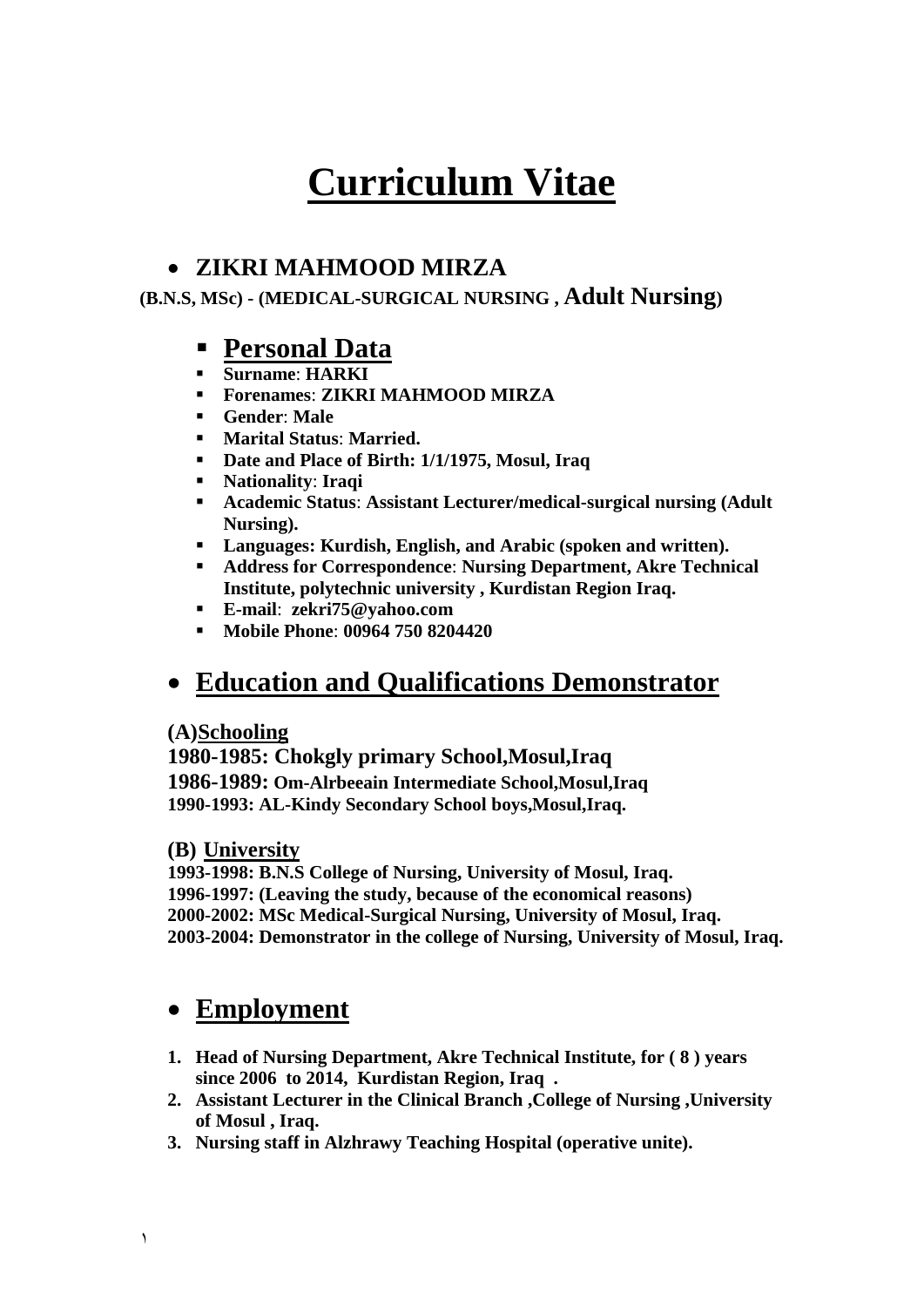## **4. Professional Experience:**

**<sup>1</sup>-**Teaching under graduate courses for Nursing students in Clinical Branch College of Nursing, University of Mosul. **2-**Working in Alzhrawy Teaching Hospital (operative unite).

## **Workshop and activities**

**1-** Non degree training course (Tools and Methods to Teach Nursing Care of the pediatric post operative patient in the hospital and home) The Mississippi consortium for international development. Duhok , Kurdistan Region Iraq ,October 2004.

**2-** Non degree training course (Ethical Issues in health care, current Issues in health care of older adults) The Mississippi consortium for international development. Amman- Jordan , February 2005.

**3-**Medical science interactive staff workshop , Duhok , Kurdistan Region Iraq , December 2013.

**4-** Workshop in general Nursing , Jordan university of science and technology , Irbid , Jordan -April 2014.

## **Memberships:**

- **1. -Member of the Mosul academic Teachers since 2004-2006 (college of Nursing).**
- **2. -Member of the Akre academic Teachers since 2007 (Akre technical institute).**
- **3. -Member of the Kurdistan nursing syndicate since 2008.**
- **4. -Member of the Kurdistan Teachers syndicate since 2010.**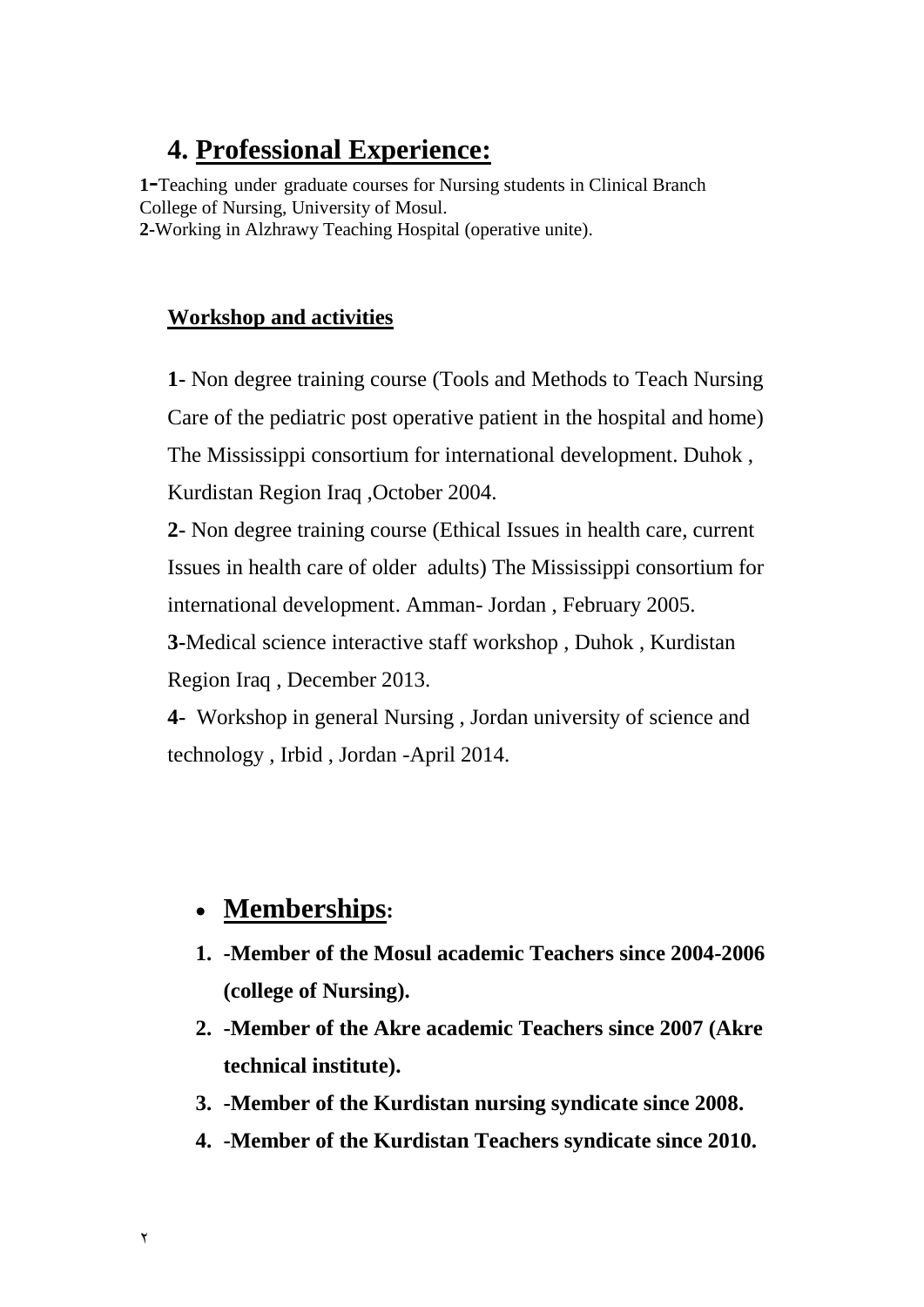**Punishments: Nil**

- **Leaves without salary: Nil**
- **Other activities: Reading, computer, journeys, press.**

## **Reference**

- **Professor. Dr. Radwan .H. Ibrahim, College of Nursing / University of Mosul, Iraq.**
- **Assistant Professor. Dr. Salwa. H. Mokhtar, College of Nursing / University of Mosul, Iraq.**

 **Date 29 / 6 / 2018 Assistant Lecturer**

 **Signature ZIKRI M. MIRZA**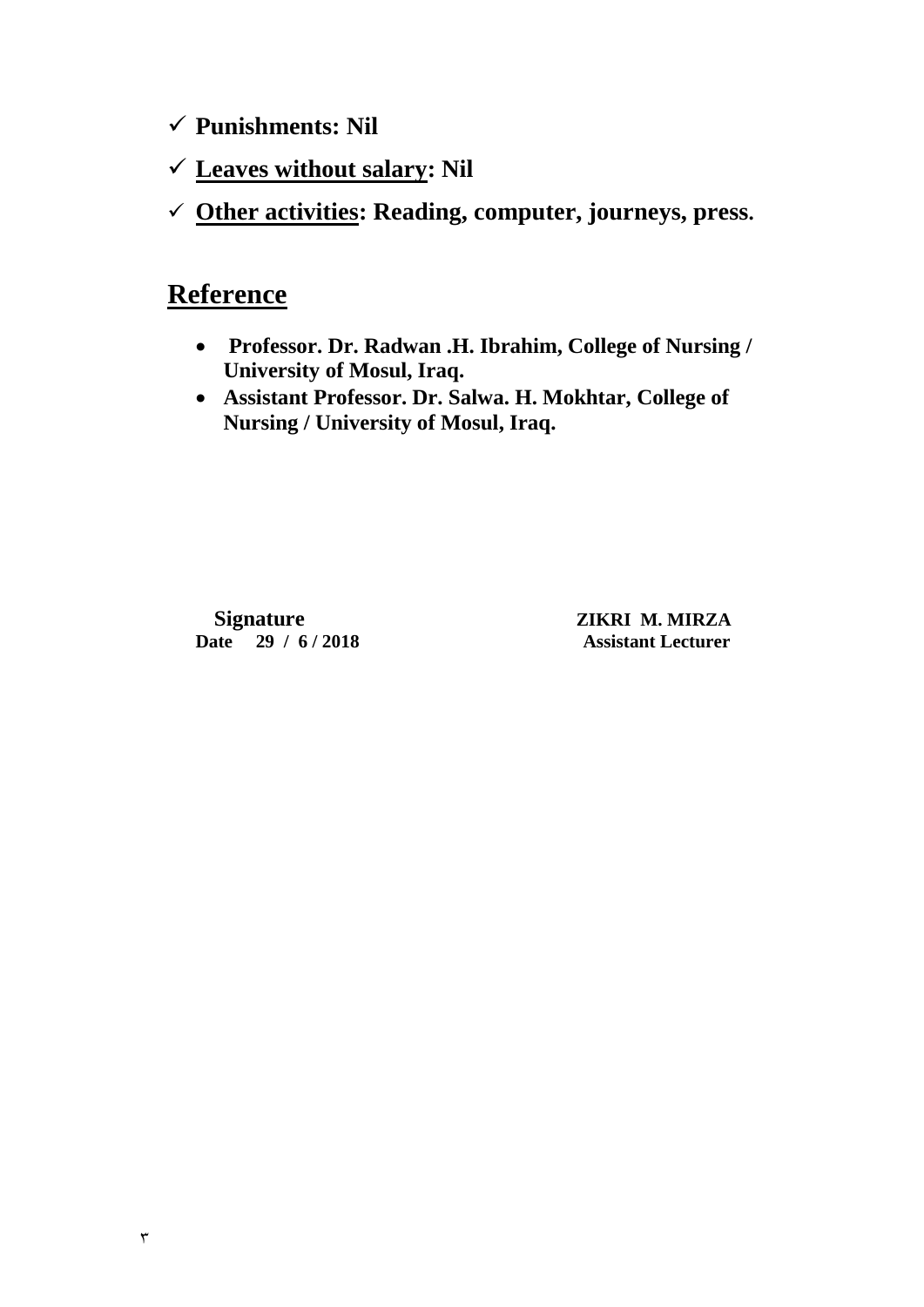# **)C . V ( الذاتيت السيزة**

\* زکری محمود میرزا (ماجستير علوم تمريض) - (التمريض الباطني الجراحي، تمريض البالغيين)

#### **بياناث شخصيت**

- **.** الاسم : زكري محمود ميرزا
	- ه ذکر
- اىحبىخ االجزَبعُخ : ٍزضوج.
- ربسَخ وٍنبُ اىَُالد: ,1795/1/1 اىَىصو, اىعشاق
	- **•** الجنسية: عراقي
- الْحالة الأكاديمية: مدرس مساعد / النَمريض الباطني الجراحي، تمريض البالغيين
	- اللغات: الكردية، الإنجليزية، والعربية (تحدثًا وكتابة)
- عنوان المراسلات: قسم التَمريض، المعهد التقني عقرة، جامعة البولي تكنيك، إقليم كوردستان العراق.
	- zekri $75@yahoo.com$  البريد الإلكتروني
	- الهاتف المحمول: ١٤٤٢٠٨٢٠٤٤٠٧٥٠٨٢٠٤٠

## **التعليم والمؤهالث**

أ) التعليم

19۸۰-۱۹۸۰ ٍ:مدرسة كوكجلي الابتدائية، الموصل، العراق 19۸٦ - 19۸۹ :مدر سهّ أم الر بيعين المتوسطة، الموصل، العر اق 191۰ ـ ١٩٩٣: مدرسة الكندي الثّانوية للبنين، الموصل، العراق.

**ب(** جبٍعخ

١٩٩٢ <sub>-</sub> 199۸ : بكالوريوس علوم تمريض - كلية التمريض، جامعة الموصل، العراق<sub>.</sub> ٢٠٠٢ - ٢٠٠٢ : ماجستير في التَمريض الباطبي الجراحي، جامعة الموصل، العراق. 1005 – 2008 بمعيد في كلية التمريض، جامعة الموصل، العراق.

- **توظيف**
- ١ \_ رَئِيس قَسم التَمريض، المعهد التقني عقرة ، لمدة ( ٨ ) سنوات منذ ٢٠٠٦ لغاية ٢٠١٤ إقليم كوردستان، العراق
	- ٢ ٍ مدرس مساعد في الفرع السريري، كلية التمريض، جامعة الموصل، العراق.
		- ٣ ٍ موظف( عقد ) في مستشفى الزهراوي التعليمي موصل
			- **الخبزة العمليت**:
- 1) التَّذريس تحت دورات الدراسات العليا لطلاب التمريض في فرع السريرية كلية التمريض، جامعة الىموصل.
	- ٢) العَمل في مستشفى الز هر اوى التعلي*مي* .